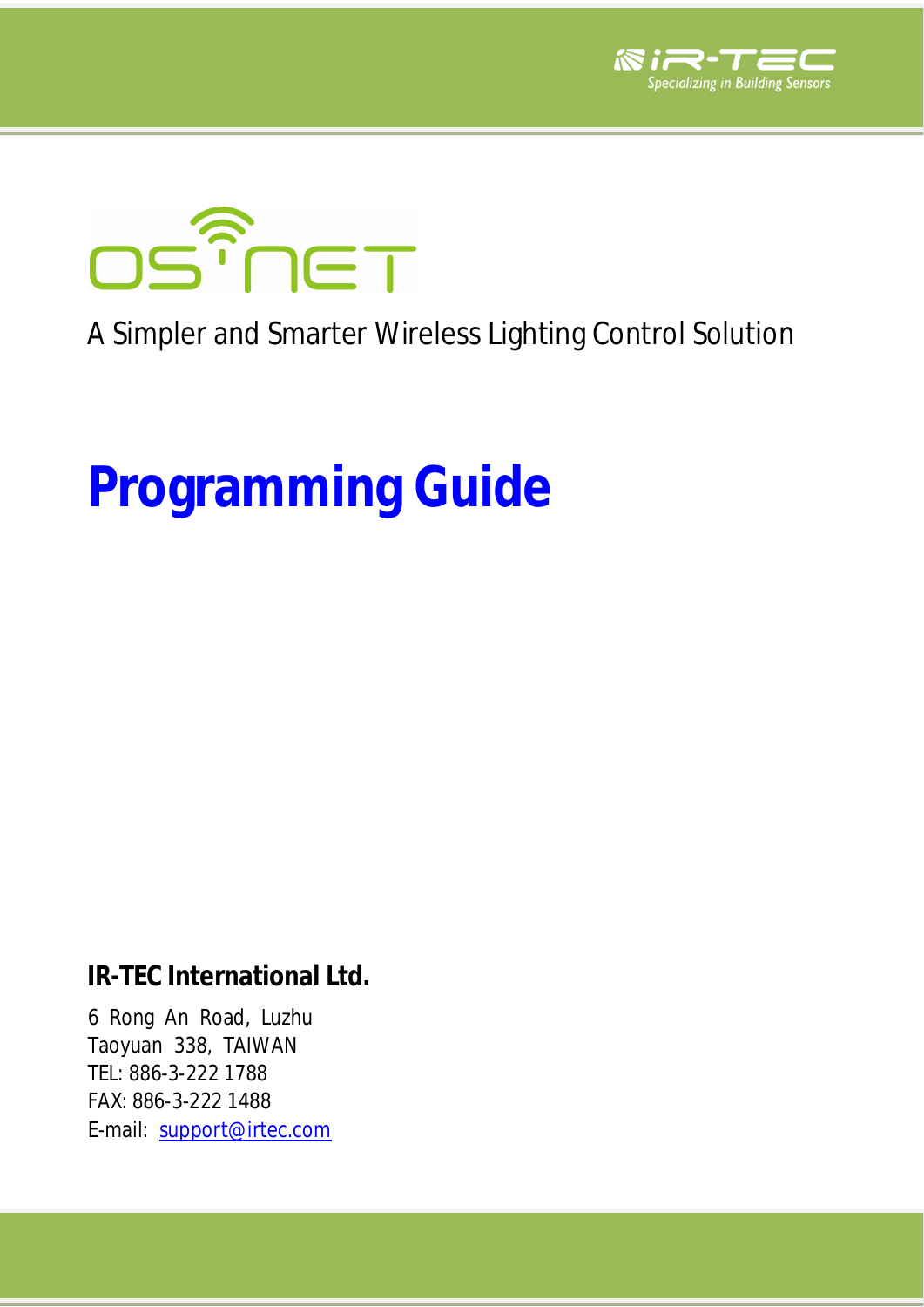

### **Table of Contents**

| 2.1 |  |
|-----|--|
| 2.2 |  |
| 2.3 |  |
| 2.4 |  |
| 2.5 |  |
|     |  |
| 3.1 |  |
| 3.2 |  |
|     |  |
|     |  |
|     |  |
| 3.3 |  |
| 3.4 |  |
| 3.5 |  |
|     |  |
|     |  |
|     |  |
|     |  |
|     |  |
|     |  |
|     |  |
|     |  |
|     |  |
|     |  |
|     |  |
|     |  |
|     |  |
|     |  |
|     |  |
| 3.6 |  |
| 3.7 |  |
|     |  |
|     |  |
|     |  |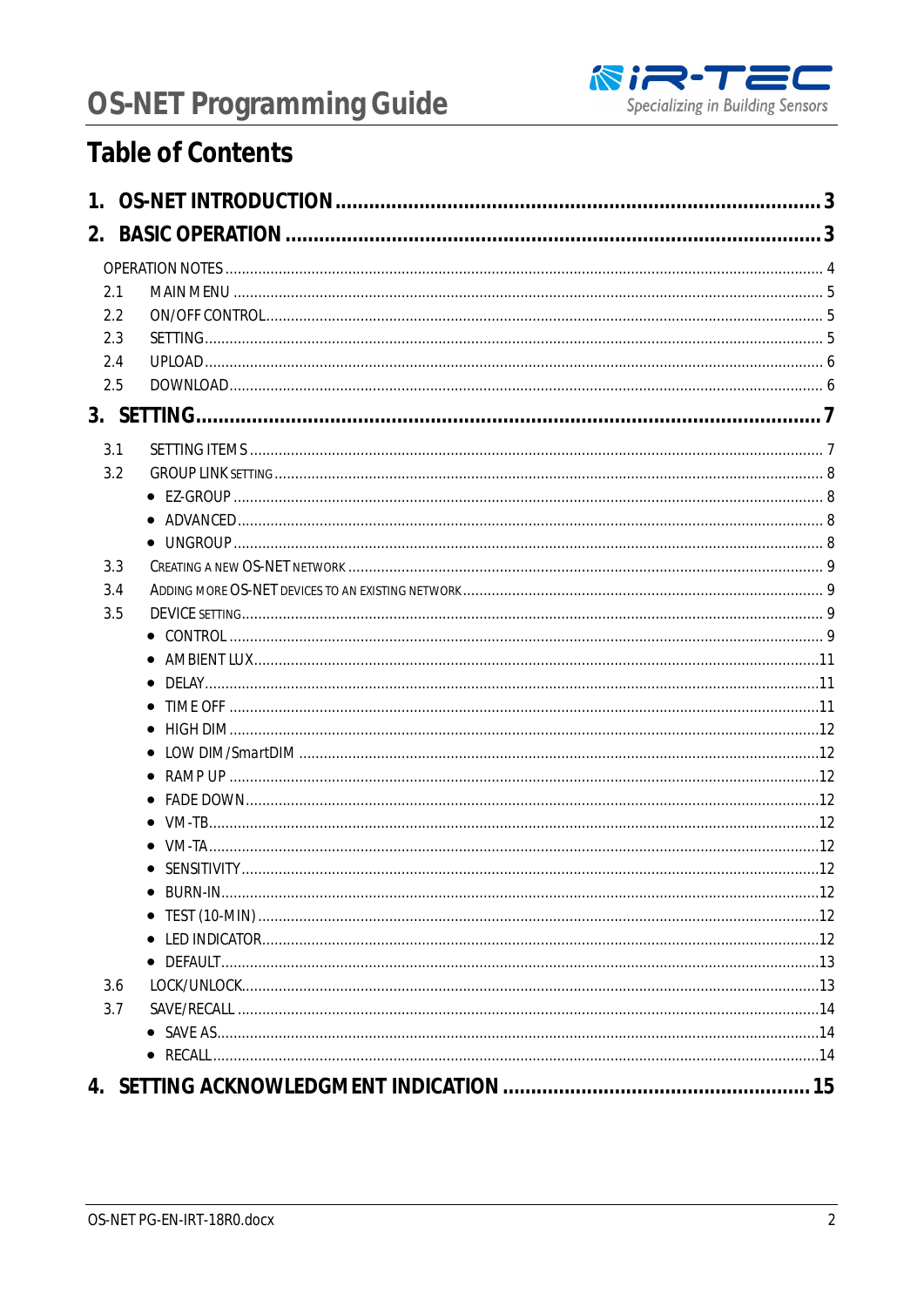### <span id="page-2-0"></span>**1. OS-NET Introduction**

Thank you for your interest in OS-NET, a simpler and smarter wireless lighting control solution developed by IR-TEC to enable sophisticated controls on every luminaire and lighting circuit. The OS-NET is also a wireless sensor mesh network simultaneously deployed through installing the OS-NET enabled luminaires and lighting circuits. The OS-NET enabled luminaire refers to the luminaire integrated with an OS-NET Sensor, and the OS-NET enabled lighting circuit refers to the power line electrically controlled by an OS-NET Sensor.

The OS-NET network is formed by a number of wirelessly connected OS-NET devices; mainly refer to the OS-NET Sensors (ONS) and the OS-NET Buttons (ONB). Each device not only provides its distinctive functionalities, but also operates as a node to transmit, receive, or forward wireless communication commands within network.

After installing an OS-NET enabled lighting system, every OS-NET device should be grouped and linked with the network to enable smart lighting control as desired via operating a SRP-281, a 2-way IR remote programmer exclusively designed for configuring OS-NET devices. This guide is prepared to help conduct all necessary configurations and settings correctly. **Please read through all the contents prior to any programming operation.**

### <span id="page-2-1"></span>**2. Basic Operation**

The SRP-281 is a handheld programming tool for you to configure the settings of OS-NET network and devices. In addition, it can also be used as a remote to manually turn on/off the OS-NET enabled lighting in individual/group basis.

Before operating the SRP-281, ensure that good batteries are correctly placed in the compartment. Press any button will activate the MAIN MENU for operating. 6 buttons are available for operation with distinctive functions described as below;

|                                                     | <b>BUTTON</b> | <b>MAIN MENU</b>              | <b>SETTING PAGE</b>                         |
|-----------------------------------------------------|---------------|-------------------------------|---------------------------------------------|
|                                                     | ╱             | Enter into UPLOAD page        | Move UP setting bar                         |
|                                                     | ▽             | Enter into DOWNLOAD page      | Move DOWN setting bar                       |
|                                                     |               | Turn ON the controlled light  | Decrease the setting                        |
| $=$ $\vert \vert$ $\vert$                           |               | Turn OFF the controlled light | Increase the setting                        |
| $\text{DS}^{\text{max}} \cap \text{S}^{\text{max}}$ |               | Enter into SETTING pages      | Confirm the operation<br>Upload the setting |
|                                                     |               | Swop individual/group on-off  | Back to previous page                       |

The contents of this guide are prepared according to the SRP-281 available at the time when the guide is created. Due to continuous product improvement efforts, certain contents may not be updated in time. Should you find any typo or incorrect contents, we would appreciate if you can report to [support@irtec.com](mailto:support@irtec.com).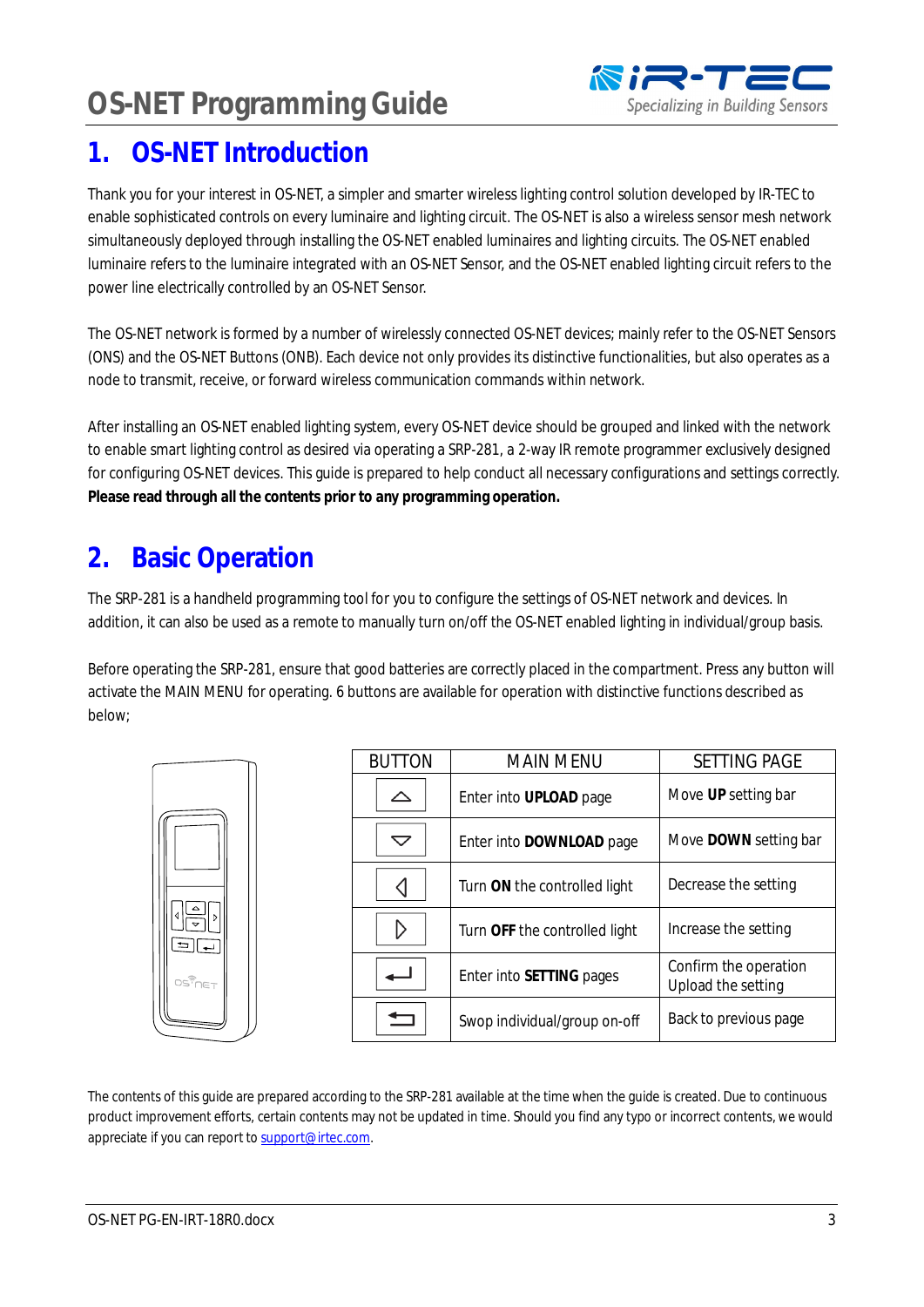

#### <span id="page-3-0"></span>**OPERATION NOTES**

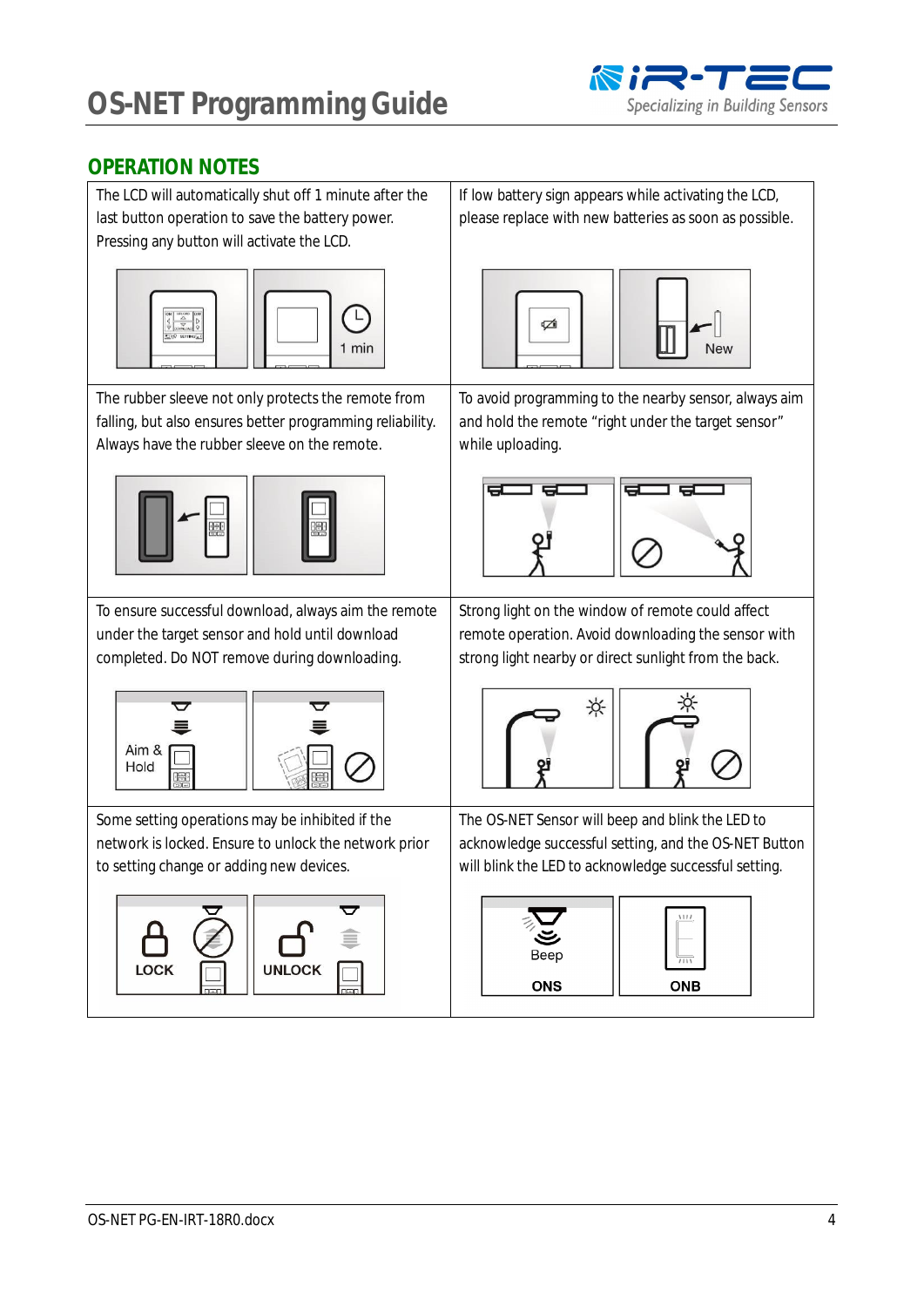#### <span id="page-4-0"></span>**2.1 MAIN MENU**

The main menu allows you to conduct basic operations as below;

- $\bullet$  To enter into SETTING pages, press  $\overline{\bullet}$
- $\bullet$  To conduct UPLOAD operation, press  $\boxed{\triangle}$
- $\bullet$  To conduct DOWNLOAD operation, press  $\boxed{\smile}$
- $\bullet$  To turn OFF the light, aim at the sensor and press  $\Box$
- $\bullet$  To turn ON the light<sup>\*</sup>, aim at the sensor and press  $\boxed{4}$
- $\bullet$  To swop individual or group control, press  $\Box$

\*OS-NET will resume control after the delay time elapsed.



#### <span id="page-4-1"></span>**2.2 ON/OFF CONTROL**

Press the  $\Box$  /  $\Box$  button with remote aiming toward an OS-NET Sensor will turn ON/OFF the lights in individual or group basis. You may press the **button to swop the individual or group on/off control.** 

If a single-lamp (5) displays as the above left, it means that pressing the ON/OFF button will turn on/off only the lights physically controlled by the individual OS-NET Sensor. If a double-lamp (55) displays as the above right, it means that pressing the ON/OFF button will turn on/off all lighting groups of the OS-NET Sensor assigned.

#### <span id="page-4-2"></span>**2.3 SETTING**

The SETTING pages allow you to setup/change the settings of OS-NET devices, including group link, device control, save/recall, and lock/unlock. The following are general instructions for SETTING operation. More details are available in section 3.

|                | Operation Instructions                                                                                                                                                                                                                                                                                                                                                                                                                                                                                                                                                                                                          |    | <b>Displays</b>                                                                                                                                                                                 |  |  |  |
|----------------|---------------------------------------------------------------------------------------------------------------------------------------------------------------------------------------------------------------------------------------------------------------------------------------------------------------------------------------------------------------------------------------------------------------------------------------------------------------------------------------------------------------------------------------------------------------------------------------------------------------------------------|----|-------------------------------------------------------------------------------------------------------------------------------------------------------------------------------------------------|--|--|--|
|                | to enter into SETTING pages from MAIN MENU.<br>Press<br>$\overline{\phantom{a}}$                                                                                                                                                                                                                                                                                                                                                                                                                                                                                                                                                |    | <b>MAIN MENU</b>                                                                                                                                                                                |  |  |  |
| 2.<br>3.<br>4. | Press $\boxed{\triangle}$ or<br>$\vert \triangledown \vert$<br>to select the setting option and press<br>to enter.<br>GROUP LINK (Group the device and link to the network)<br>DEVICE (Set how the sensor will control the connected light)<br>LOCK/UNLOCK (Lock/unlock the network)<br>SAVE/RECALL<br>(Save/recall the control settings)<br>$\boxed{\simeq}$ to select the setting item, press $\boxed{\phantom{0}}$<br>Press $\boxed{\triangle}$ or<br>to enter. Press<br>$\triangleright$<br>to select the desired parameter.<br>$\lhd$<br>or<br>After all items are selected, aim the remote at the target device and press | 2. | <b>UPLOAD</b><br>ON I<br><b>HOFF</b><br>٠ŏ<br><b>DOWNLOAD</b><br>SETTING<br><b>SETTING options</b><br><b>SETTING</b><br><b>GROUP LINK</b><br><b>DEVICE</b><br>LOCK/UNLOCK<br><b>SAVE/RECALL</b> |  |  |  |
|                | to upload the setting data.                                                                                                                                                                                                                                                                                                                                                                                                                                                                                                                                                                                                     |    | <b>BACK</b><br><b>ENTER</b>                                                                                                                                                                     |  |  |  |
| 5.             | If you want other sensors to have identical setting, just aim at the sensor and<br>to duplicate the setting.<br>press                                                                                                                                                                                                                                                                                                                                                                                                                                                                                                           |    |                                                                                                                                                                                                 |  |  |  |
|                | NOTE: To setup newly installed OS-NET sensors, complete the GROUP LINK setting for all sensors first. Then execute<br>the DEVICE control settings via GROUP-SET to save time.<br>NOTE: It may take several seconds to complete data transmission, please aim and hold the remote right under the<br>sensor while uploading.                                                                                                                                                                                                                                                                                                     |    |                                                                                                                                                                                                 |  |  |  |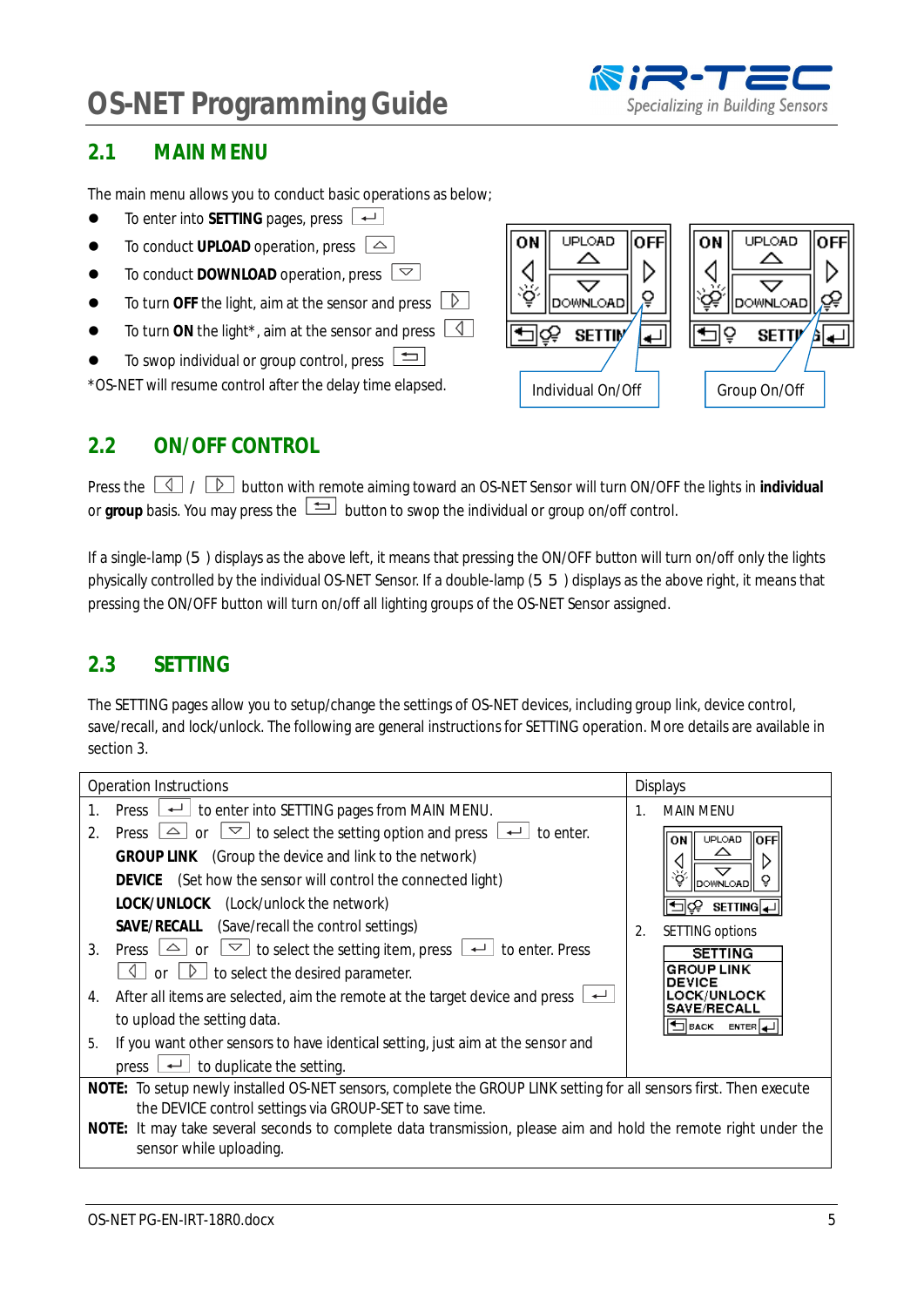**OS-NET Programming Guide**<br>2.4 **UPLOAD** 



### <span id="page-5-0"></span>**2.4 UPLOAD**

The UPLOAD function allows you to configure sensor settings via simple remote operation. You may select the CURRENT SETTING or an EZ-SET profile for uploading to a specific OS-NET Sensor.

| <b>Operation Instructions</b>                                                                                                                                                                                                                                                                                                                                                                                                                                                     | <b>Displays</b>                                                                               |  |  |  |  |  |
|-----------------------------------------------------------------------------------------------------------------------------------------------------------------------------------------------------------------------------------------------------------------------------------------------------------------------------------------------------------------------------------------------------------------------------------------------------------------------------------|-----------------------------------------------------------------------------------------------|--|--|--|--|--|
| Press $\triangle$ to enter into UPLOAD pages from MAIN MENU with options below;<br>$\mathbf{1}$ .                                                                                                                                                                                                                                                                                                                                                                                 | <b>MAIN MENU</b><br>$\mathbf{1}$ .                                                            |  |  |  |  |  |
| CURRENT SETTING (Upload the current settings of the remote)<br>(Upload the EZ-SET 1 profile stored in the remote)<br>EZ-SET 1<br>(Upload the EZ-SET 2 profile stored in the remote)<br>EZ-SET 2<br>EZ-SET 3 (Upload the EZ-SET 3 profile stored in the remote)<br>(Upload the EZ-SET 4 profile stored in the remote)<br>EZ-SET 4<br>Press $\boxed{\triangle}$ or $\boxed{\triangleright}$ to select the profile for uploading. Press $\boxed{\dashleftarrow}$ to enter into<br>2. | <b>UPLOAD</b><br><b>OFFI</b><br>ON<br>▽<br>DOWNLOAD<br>SETTING 4<br>2.<br><b>UPLOAD</b> pages |  |  |  |  |  |
| next page with below options;<br>GROUP LINK (Upload the group setting)<br>(Upload the device control setting)<br><b>DEVICE</b><br>(Upload both the group and device control settings)<br><b>BOTH</b><br>Press $\boxed{\triangle}$ or<br>$\boxed{\simeq}$ to select the data for uploading. Press $\boxed{\leftarrow}$ to confirm.<br>3.                                                                                                                                           | <b>UPLOAD</b><br><b>RRENT SETTING</b><br>$ENTER$ <sup>1</sup><br><b>BACK</b>                  |  |  |  |  |  |
| Aim the remote at the target sensor and press $\lfloor \frac{d}{2} \rfloor$ to upload the data.<br>4.                                                                                                                                                                                                                                                                                                                                                                             | EZ-SET 1<br><b>GROUP LINK</b>                                                                 |  |  |  |  |  |
| The remote will display UPLOAD OK following with a successful upload. If<br>5.<br>UPLOAD FAIL displays, press $\boxed{\leftarrow}$ to try again.                                                                                                                                                                                                                                                                                                                                  | <b>DEVICE</b><br><b>BOTH</b><br><b>H</b> BACK<br>$ENTER$ $\Box$                               |  |  |  |  |  |
| NOTE: GROUP-SET is not available for UPLOAD operation, so you can only upload the setting to one sensor at a time.<br>NOTE: It may take several seconds to complete data transmission, please aim and hold the remote while uploading.                                                                                                                                                                                                                                            |                                                                                               |  |  |  |  |  |

#### <span id="page-5-1"></span>**2.5 DOWNLOAD**

The DOWNLOAD function allows you to read many data, including group member, device setting, current dim level, and current lux, from an installed sensor while you can also obtain basic information of the remote and network. The following are general instructions for DOWNLOAD operation.

|                                                                                                                                                                                                                            | <b>Operation Instructions</b>                                                                                                                                                                                                                                                                                                                                                                                                                                                                                                                                                                                                                                                                                   | <b>Displays</b> |                                                                                                                                                                                                           |  |
|----------------------------------------------------------------------------------------------------------------------------------------------------------------------------------------------------------------------------|-----------------------------------------------------------------------------------------------------------------------------------------------------------------------------------------------------------------------------------------------------------------------------------------------------------------------------------------------------------------------------------------------------------------------------------------------------------------------------------------------------------------------------------------------------------------------------------------------------------------------------------------------------------------------------------------------------------------|-----------------|-----------------------------------------------------------------------------------------------------------------------------------------------------------------------------------------------------------|--|
| 1.                                                                                                                                                                                                                         | $\triangledown$<br>to enter into DOWNLOAD pages from MAIN MENU with below<br>Press                                                                                                                                                                                                                                                                                                                                                                                                                                                                                                                                                                                                                              | 1.              | <b>MAIN MENU</b>                                                                                                                                                                                          |  |
| $\overline{2}$ .<br>3.                                                                                                                                                                                                     | options<br><b>GROUP INFO</b><br>(Download the group info of target sensor)<br>DEVICE SETTING<br>(Download the control setting of target sensor)<br><b>CURRENT DIM</b><br>(Download the current dim level of target sensor)<br><b>CURRENT LUX</b><br>(Download the current lux level of target sensor)<br>REMOTE INFO<br>(Download the device info of the remote)<br>DEVICE INFO<br>(Download the device info of target sensor or button)<br>NETWORK INFO<br>(Download the network info of target sensor)<br>$\triangledown$<br>to select the download option, press $\boxed{\leftarrow}$ to confirm.<br>$\triangle$<br>Press  <br>or<br>Aim the remote at the target device (excl. REMOTE INFO) and press<br>to | 2.              | <b>UPLOAD</b><br><b>OFFI</b><br>OΝ<br><b>DOWNLOAD</b><br>Ğ<br>SETTING<br>DOWNLOAD pages<br><b>DOWNLOAD</b><br><b>GROUP INFO</b><br>DEVICE SETTING<br>CHREENT DIM<br>CUREENT LUX<br>ENTER J<br><b>BACK</b> |  |
|                                                                                                                                                                                                                            | download the data.                                                                                                                                                                                                                                                                                                                                                                                                                                                                                                                                                                                                                                                                                              |                 | DOWNLOAD                                                                                                                                                                                                  |  |
| 4.                                                                                                                                                                                                                         | The remote will display DOWNLOAD OK follow with a successful download. If<br>DOWNLOAD FAIL displays, press $\Box$ to try again.                                                                                                                                                                                                                                                                                                                                                                                                                                                                                                                                                                                 |                 | <b>REMOTE INFO</b><br><b>DEVICE INFO</b><br>NETWORK INFO<br><b>TIBACK</b><br>ENTER 4                                                                                                                      |  |
| NOTE:<br>Downloaded data of GROUP INFO and DEVICE SETTING will be displayed on the respective pages.<br>It takes several seconds to complete data transmission, please aim and hold the remote while downloading.<br>NOTE: |                                                                                                                                                                                                                                                                                                                                                                                                                                                                                                                                                                                                                                                                                                                 |                 |                                                                                                                                                                                                           |  |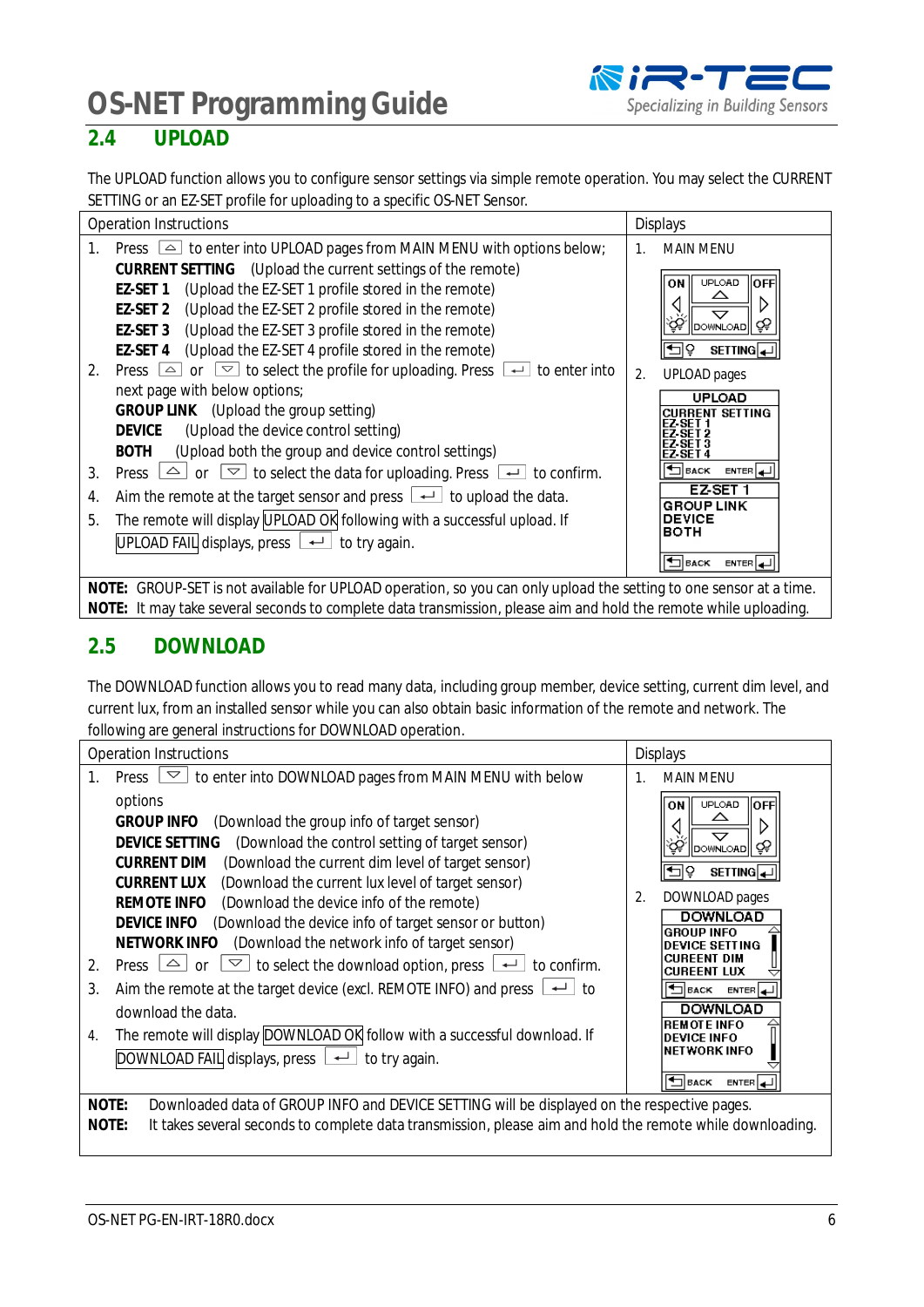### <span id="page-6-0"></span>**3. Setting**

#### <span id="page-6-1"></span>**3.1 SETTING ITEMS**

The table below highlights all setting items of the SRP-281. Due to distinctive functionality, most setting items and options are not applicable for OS-NET Button. The remote will display N/A to indicate not-applicable settings.

| Setting                                                                         | Item                                                                                 | ONS<br><b>Brief Description</b>                                                                                                              |                           |            |  |  |
|---------------------------------------------------------------------------------|--------------------------------------------------------------------------------------|----------------------------------------------------------------------------------------------------------------------------------------------|---------------------------|------------|--|--|
| <b>GROUP</b>                                                                    | <b>EZ-GROUP</b>                                                                      | Easy group assignment to all OS-NET devices                                                                                                  | $\ensuremath{\mathsf{V}}$ | $\sqrt{ }$ |  |  |
| <b>LINK</b>                                                                     | ADVANCED                                                                             | Setting special control, such as pre-lighting or directional guide lighting                                                                  | $\sqrt{ }$                | $\sqrt{ }$ |  |  |
|                                                                                 | <b>UNGROUP</b>                                                                       | Disengage the device from the network connected                                                                                              | $\sqrt{ }$                | $\sqrt{ }$ |  |  |
| <b>DEVICE</b>                                                                   | <b>INDIV-SET</b>                                                                     | To set the sensing control scheme in individual basis                                                                                        | $\sqrt{ }$                |            |  |  |
|                                                                                 | <b>GROUP-SET</b>                                                                     | To set the grouped sensors with same control schemes and parameters                                                                          | $\sqrt{ }$                |            |  |  |
|                                                                                 | <b>CONTROL</b>                                                                       | Available sensing control schemes of OS-NET sensor                                                                                           | $\sqrt{}$                 |            |  |  |
|                                                                                 | <b>AMBIENT LUX</b>                                                                   | Thresholds of ambient light level for OS-NET sensor to execute control                                                                       | $\sqrt{ }$                |            |  |  |
|                                                                                 | Time that the sensor will turn off or fade down the controlled light<br><b>DELAY</b> |                                                                                                                                              | $\sqrt{ }$                |            |  |  |
|                                                                                 |                                                                                      | after the area is vacated.                                                                                                                   |                           |            |  |  |
|                                                                                 | <b>TIME OFF</b>                                                                      | Time that sensor will keep the light at low dim level after the DELAY                                                                        | $\sqrt{ }$                |            |  |  |
|                                                                                 |                                                                                      | time elapsed. Only available with the OSLATO control.                                                                                        |                           |            |  |  |
|                                                                                 | <b>HIGH DIM</b>                                                                      | The output level set to control the light during occupancy, or when<br>ambient light is lower than the threshold if daylight sensing control | $\sqrt{ }$                |            |  |  |
|                                                                                 |                                                                                      | scheme is selected.                                                                                                                          |                           |            |  |  |
|                                                                                 | LOW DIM/                                                                             | Low dim is the output level set to dim the light when space is vacant.                                                                       | $\sqrt{ }$                |            |  |  |
|                                                                                 | SmartDIM                                                                             | This setting will become SmartDIM bar if SmartDIM control is selected.                                                                       |                           |            |  |  |
|                                                                                 | <b>RAMP UP</b>                                                                       | The speed of lighting output increase.                                                                                                       |                           |            |  |  |
|                                                                                 | <b>FADE DOWN</b>                                                                     | The speed of lighting output decrease.                                                                                                       | $\sqrt{ }$                |            |  |  |
|                                                                                 | VM-TB                                                                                | Time duration BEFORE Virtual Midnight. Only available if DSVM is                                                                             |                           |            |  |  |
|                                                                                 |                                                                                      | selected.                                                                                                                                    | $\sqrt{ }$                |            |  |  |
|                                                                                 | VM-TA                                                                                | Time duration AFTER Virtual Midnight. Only available if DSVM is                                                                              | $\sqrt{ }$                |            |  |  |
|                                                                                 |                                                                                      | selected.<br>Occupancy sensing sensitivity.                                                                                                  |                           |            |  |  |
|                                                                                 | <b>SENSITIVITY</b>                                                                   | To disable the occupancy sensing capability, select OFF.                                                                                     | $\sqrt{ }$                |            |  |  |
|                                                                                 | ON DELAY                                                                             | Delay time to turn on the load after detecting the presence of                                                                               |                           |            |  |  |
|                                                                                 |                                                                                      | occupant. This setting is reserved for HVAC control, N/A for lighting.                                                                       |                           |            |  |  |
|                                                                                 | <b>BURN-IN</b>                                                                       | Time duration for burn-in test. To conduct the burn-in test with                                                                             |                           |            |  |  |
|                                                                                 |                                                                                      | uncertain duration, select MANUAL.                                                                                                           | $\sqrt{ }$                |            |  |  |
|                                                                                 | <b>TEST</b>                                                                          | Sensor will control the light as the scheme set, but with 10 seconds                                                                         | $\sqrt{ }$                |            |  |  |
|                                                                                 |                                                                                      | delay. Automatic exit to resume normal control after 10 minutes.                                                                             |                           |            |  |  |
|                                                                                 | LED INDICATOR                                                                        | Enable or disable the LED indicator of OS-NET devices.                                                                                       | $\ensuremath{\mathsf{V}}$ | $\sqrt{ }$ |  |  |
|                                                                                 | <b>DEFAULT</b>                                                                       | Resume factory default settings of the REMOTE or DEVICE.                                                                                     | $\sqrt{ }$                |            |  |  |
| LOCK/                                                                           | <b>LOCK</b>                                                                          | Close the network to inhibit OS-NET setting change.                                                                                          | $\sqrt{ }$                | $\sqrt{ }$ |  |  |
| <b>UNLOCK</b>                                                                   | <b>UNLOCK</b>                                                                        | Open the network to allow OS-NET setting change.                                                                                             |                           | $\sqrt{ }$ |  |  |
|                                                                                 | <b>AUTO LOCK</b>                                                                     | Automatically lock the network 12 hours after created.                                                                                       | $\sqrt{ }$                | $\sqrt{ }$ |  |  |
| Save the settings as an EZ-SET profile for future use.<br>SAVE AS<br>SAVE/      |                                                                                      | $\sqrt{ }$                                                                                                                                   |                           |            |  |  |
| Recall an EZ-SET profile saved in the remote.<br><b>RECALL</b><br><b>RECALL</b> |                                                                                      |                                                                                                                                              |                           |            |  |  |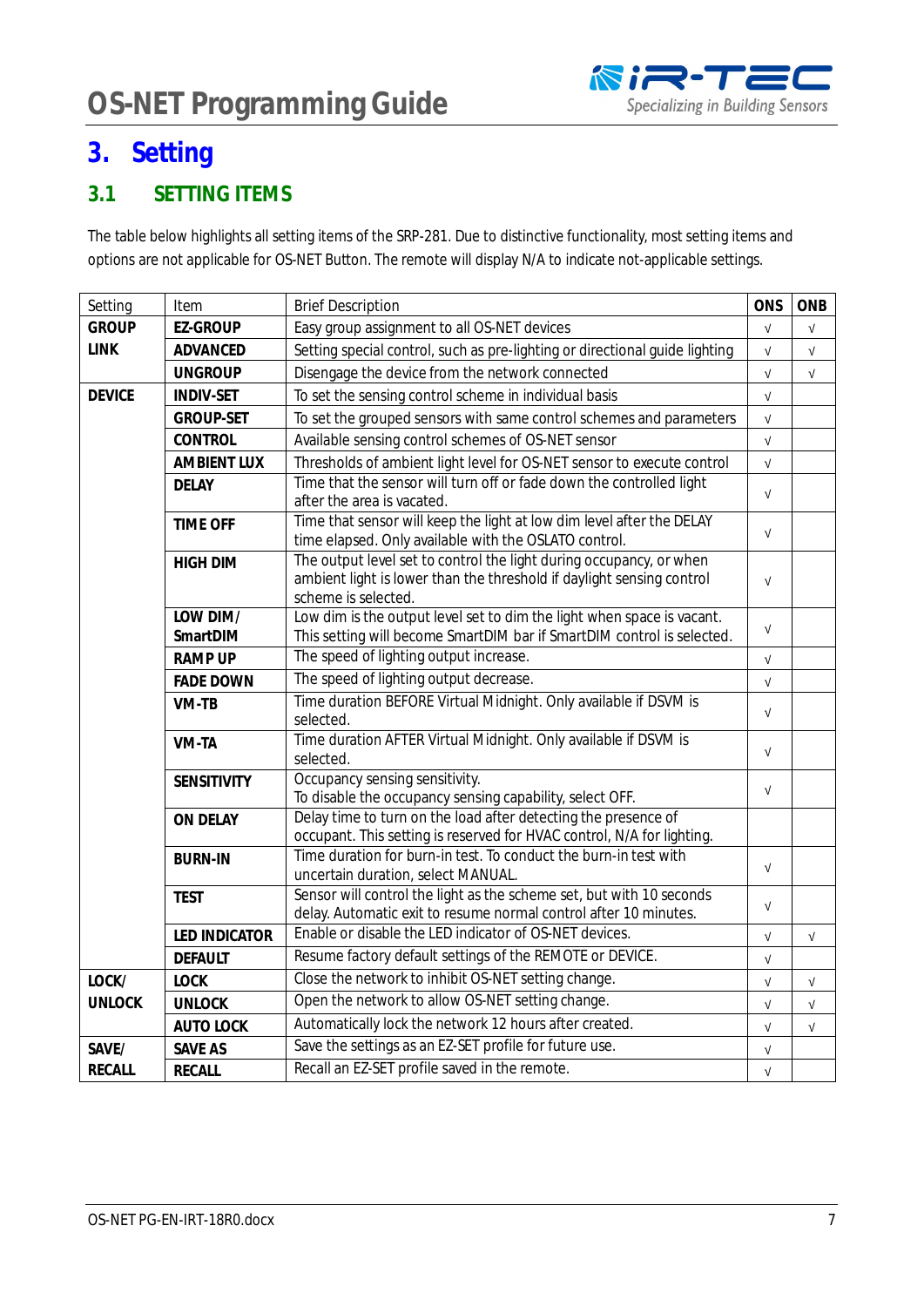#### <span id="page-7-0"></span>**3.2 GROUP LINK setting**

GROUP LINK is a fundamental setting for all OS-NET devices of an OS-NET enabled lighting system. **Every OS-NET device** must be assigned to a group to link up the network. To conduct GROUP LINK setting, press  $\rightarrow$  from MAIN MENU and select the GROUP LINK to enter the setting pages. Three options are available for selection.

### <span id="page-7-1"></span>● **EZ-GROUP**

EZ-GROUP setting allows you to quickly group and link the OS-NET devicesto the network. Most group controls can be achieved by EZ-GROUP setting. Follow the procedures below to conduct EZ-GROUP setting;

- 1. After entering the EZ-GROUP page, you can see 4 lines of **MBR OF GRP** (Member of Group) for group number assignment. Each line represents a member of group to be assigned for the device.
- 2. Press  $\boxed{\triangle}$  or  $\boxed{\triangleright}$  to select the group number (001-250) to be assigned for the target device. If the target sensor is a member of multiple groups, you should also select the group number for the 2nd, 3rd or 4th line.
- 3. Aim at the target sensor and press  $\boxed{+}$  to upload the grouping data while also linking up the network.

**NOTE:** The grouping sensor will blink its LED in **BLUE** and **GREEN** intermittently while linking up the network and eventually display in **GREEN** to indicate successful network linkage.

#### **Changing Group**

To change the group assignment of a specific device, enter the EZ-GROUP page and select the NEW group number(s) to be assigned, aim at the target device and press  $\left\lfloor \frac{d}{2} \right\rfloor$  to upload the grouping data. The sensor will switch on and off the connected light two times to acknowledge the group change.

### <span id="page-7-2"></span> $\bullet$  ADVANCED

Although most group controls can be achieved by EZ-GROUP setting, some specific spaces may require sophisticated group control. This would require the ADVANCED setting.

Example of special group control: When Zone A is occupied, the lighting of Zone A and B should be activated. But when Zone B is occupied, only the lighting of Zone B are required to be activated.

The group control of OS-NET Sensors is actually a combined operation of TRANSMITTING and RECEIVING groups. To achieve the above control, you can use EZ-GROUP to setup the OS-NET Sensors of Zone A and Zone B with respective group numbers. Then use the ADVANCED setting to change the number of TRANSMITTING or RECEIVING group of zone sensors. You can either add the group number of Zone B to the TRANSMITTING group of Zone A sensors, or add group number of Zone A to the RECEIVING group of Zone B sensors.

### <span id="page-7-3"></span> $\bullet$  UNGROUP

The **UNGROUP** setting can be used to off-link a specific OS-NET device from the connected network. Ungrouping an OS-NET device may be needed if the device has been mistakenly connected to the neighboring network. To ungroup an OS-NET device, select the UNGROUP under the GROUP LINK page, and press  $\Box$  to enter the UNGROUPING page. Press  $\Box$  or  $\Box$  to select YES and press  $\Box$  to confirm UNGROUPING. Aim toward the target device and press  $\boxed{\leftarrow}$  again to ungroup.

**NOTE:** An ungrouped OS-NET Sensor can still control the connected lights in standalone basis as set, but an ungrouped OS-NET Button is functionless.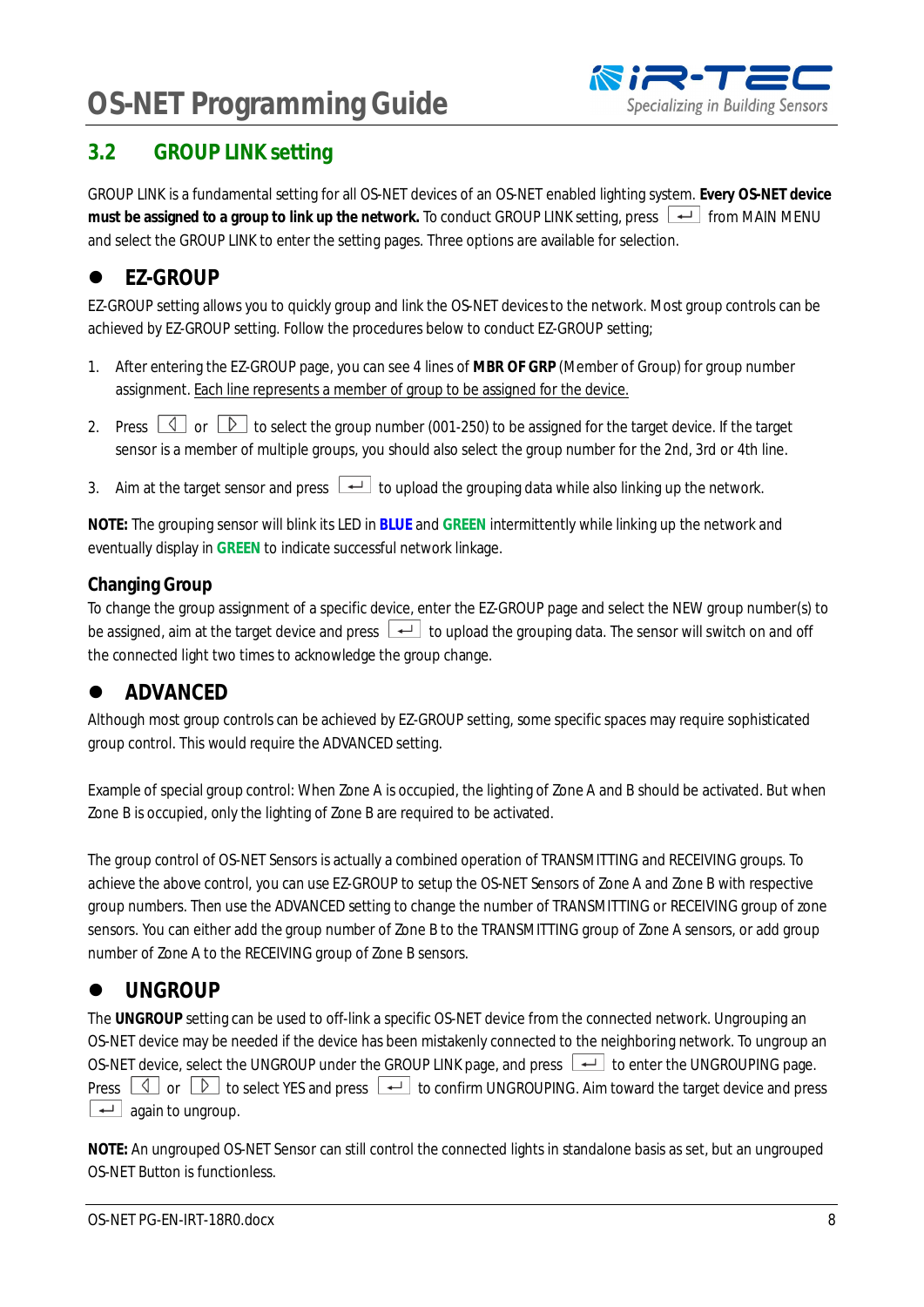#### <span id="page-8-0"></span>**3.3 Creating a new OS-NET network**

After installing the OS-NET enabled lighting system, a new OS-NET network should be created to link all devices to enable the group control. Follow the instructions below to create a new OS-NET network.

- 1. Ensure the field is **free of open (unlocked) OS-NET network**. See the **NOTE** below.
- 2. Assign the **1st OS-NET Sensor** to its group (ex. 001). The LED indicator will blink from **BLUE** to **GREEN** and continue for a period of time. Please note that 001 is just an example, you can use any appropriate group number.
- 3. Assign the **2nd OS-NET Sensor** to the same group (ex. 001) **within 1 minute**. The LED's of two sensors shall blink in **BLUE** and **GREEN** intermittently. If both sensors eventually display in **GREEN**, it means that an OS-NET network is created successfully.

**NOTE:** To verify if the field is clear of other OS-NET network, you can select a newly installed OS-NET Sensor and test with a temporary EZ-GROUP setting. Wait and observe the sensor LED after uploading the group setting data. If the sensor LED eventually turns to **BLUE** after the network linking process completed, it means that the field **is clear**. If the LED eventually displays in **GREEN**, it means that the field **has an open OS-NET**. Execute the UNGROUP process to off-link the testing sensor from the connected network to prevent cross-network group control which is normally undesired.

#### <span id="page-8-1"></span>**3.4 Adding more OS-NET devices to an existing network**

To link more OS-NET devices to an existing network, you can continue to group the other OS-NET devices via EZ-GROUP setting. After the grouping command is duly received, the device will blink its LED while scanning for an open OS-NET and link up automatically. Continue grouping all other devices and then conduct the DEVICE control settings as required.

#### <span id="page-8-2"></span>**3.5 DEVICE setting**

**DEVICE** setting is to configure how an OS-NET Sensor will control the connected lights. The network connected OS-NET Sensors can be configured in individual or group basis.

#### **Setting an individual sensor**

Select the **INDIV-SET** after entering the DEVICE setting page. Select the desired control scheme and parameters page by page and upload the settings to the target sensor. A single lamp sign (5) will display at the upper right corner of all pages to indicate the settings are for individual sensor.

#### **Setting all sensors in group basis**

Select the **GROUP-SET** after entering the DEVICE setting page. Select the desired control scheme and parameters page by page and upload the settings to an OS-NET Sensor, all other sensors of the group will control the connected lights in the same scheme and parameters. A double lamp sign (55) will display at the upper right corner of all pages to indicate the settings are for grouped sensors.

The following items are available for setting the OS-NET Sensors.

#### <span id="page-8-3"></span>l **CONTROL**

Every OS-NET Sensor can be set to provide different sensing control schemes to the connected light, including typical on/off switching, bi-level or continuous dimming based on occupancy, vacancy and daylight sensing control strategies. Following table highlights all control schemes available for the OS-NET Sensor.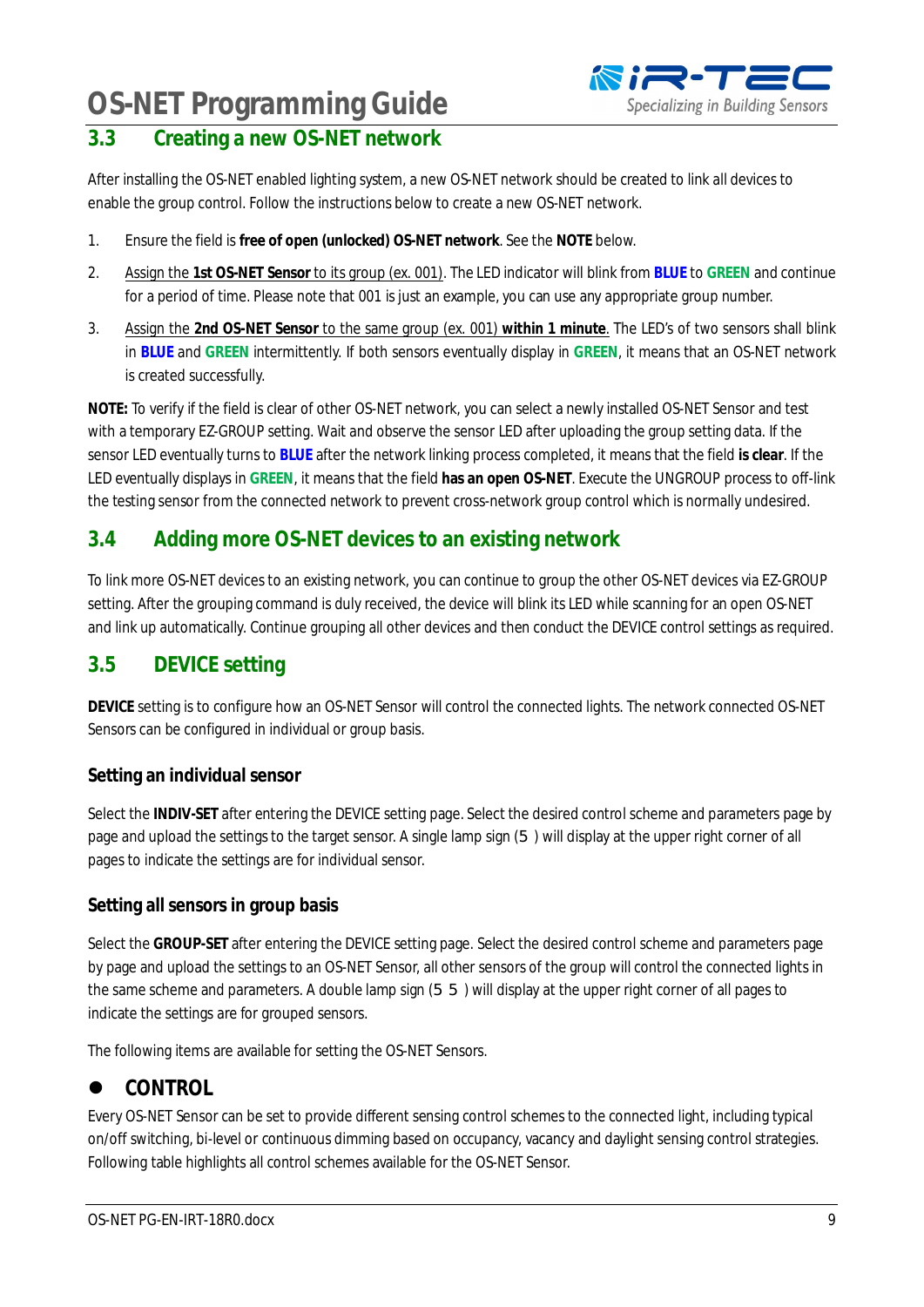

Specializing in Building Sensors

| Scheme        | <b>Status</b> | Day*                     | Night*                             | Description                                                                                                                                                                                                                                                                                                                                                                                                                                                                                                                                      |  |
|---------------|---------------|--------------------------|------------------------------------|--------------------------------------------------------------------------------------------------------------------------------------------------------------------------------------------------------------------------------------------------------------------------------------------------------------------------------------------------------------------------------------------------------------------------------------------------------------------------------------------------------------------------------------------------|--|
| ON/OFF        | Vacant        | <b>OFF</b>               | <b>OFF</b>                         | Lighting will be inhibited when the ambient light level is higher than the set<br>threshold, regardless of occupancy or vacancy. When the ambient light<br>level is lower than the set threshold, the controlled light will be turned on                                                                                                                                                                                                                                                                                                         |  |
|               | Occupied      | ON/OFF                   | ON                                 | automatically once the sensor detects the presence of occupant, and<br>turned off after the delay time elapsed.<br>NOTE: This is a typical occupancy sensing control scheme can be used<br>with dimmable or non-dimmable lighting, but not HID.                                                                                                                                                                                                                                                                                                  |  |
| OSO           | Vacant        | Low Dim                  | Low Dim                            | When space is vacant, the lights will be maintained at Low Dim level.<br>Whenever space is occupied, lighting output will be increased to High Dim<br>level or continuously regulated to maintain within the pre-set range by<br>SmartDIM control.                                                                                                                                                                                                                                                                                               |  |
|               | Occupied      | High Dim/<br>SmartDIM    | High Dim/<br>SmartDIM              | NOTE: This is an occupancy sensing control scheme can be applied in<br>areas that require 24-hour lighting.<br>Do NOT use with non-dimmable lighting.                                                                                                                                                                                                                                                                                                                                                                                            |  |
| <b>OSLA</b>   | Vacant        | <b>OFF</b>               | Low Dim                            | Lighting will be inhibited if the ambient light level is higher than the set<br>threshold, regardless of occupancy or vacancy. When the ambient light<br>level is lower than the set threshold, the sensor will automatically control<br>the light at Low Dim level. When sensor detects the presence of an<br>occupant, lighting output will be increased to the High Dim level or<br>continuously regulated within the pre-set range by SmartDIM control. After<br>the delay time elapsed, lighting output will be reduced to Low Dim level or |  |
|               | Occupied      | <b>OFF</b>               | High Dim/<br>SmartDIM              | shut off if the ambient light is higher than the set threshold.<br>NOTE: This is an occupancy sensing control scheme can be applied in<br>spaces that require automatic lighting whenever ambient light level is<br>lower than the set threshold.<br>Do NOT use with non-dimmable lighting.                                                                                                                                                                                                                                                      |  |
| <b>OSLATO</b> | Vacant        | <b>OFF</b><br><b>OFF</b> |                                    | Lighting will be inhibited if the ambient light level is higher than the set<br>threshold, regardless of occupancy or vacancy. When the ambient light<br>level is lower than the set threshold, and any sensor detects the presence<br>of occupant, lighting output will be increased to High Dim level or<br>continuously regulated to maintain overall lighting level within the pre-set<br>range by SmartDIM control. After the delay time elapsed, lighting output                                                                           |  |
|               | Occupied      | <b>OFF</b>               | High Dim/<br>SmartDIM<br>& Low Dim | will be reduced to Low Dim level for a period of TIME OFF delay before shut<br>off.<br>NOTE: This is an occupancy sensing control scheme can be applied in<br>spaces that require maintaining Low Dim lighting for a period of time<br>before shutting off.<br>This scheme requires dimmable lighting to enable dimming control. If<br>lighting is non-dimmable, the controlled lights will be shut off after the<br>TIME OFF delay elapsed.                                                                                                     |  |
| <b>DSVM</b>   | Vacant        | <b>OFF</b>               | High Dim/<br>SmartDIM<br>& Low Dim | Lighting will be inhibited if the ambient light level is higher than the set<br>threshold. When the ambient light level is lower than the set threshold, the<br>sensor will turn the light to High Dim level or continuously regulate the<br>output to maintain overall lighting level within the pre-set range by<br>SmartDIM control. Lighting output will be reduced to Low Dim level from a<br>certain time before virtual midnight to a certain time after.<br>NOTE: This is a daylight sensing control scheme can be applied in spaces     |  |
|               | Occupied      | <b>OFF</b>               | High Dim/<br>SmartDIM<br>& Low Dim | that require automatically dimming the light to a low level between a<br>certain time before and after virtual midnight. This scheme requires<br>dimmable lighting to enable dimming control. If lighting is non-dimmable,<br>the controlled lighting will remain full on whenever the ambient light level<br>is lower than the set threshold.                                                                                                                                                                                                   |  |

\*Day/Night refers to the condition when ambient light level is higher/lower than the threshold set.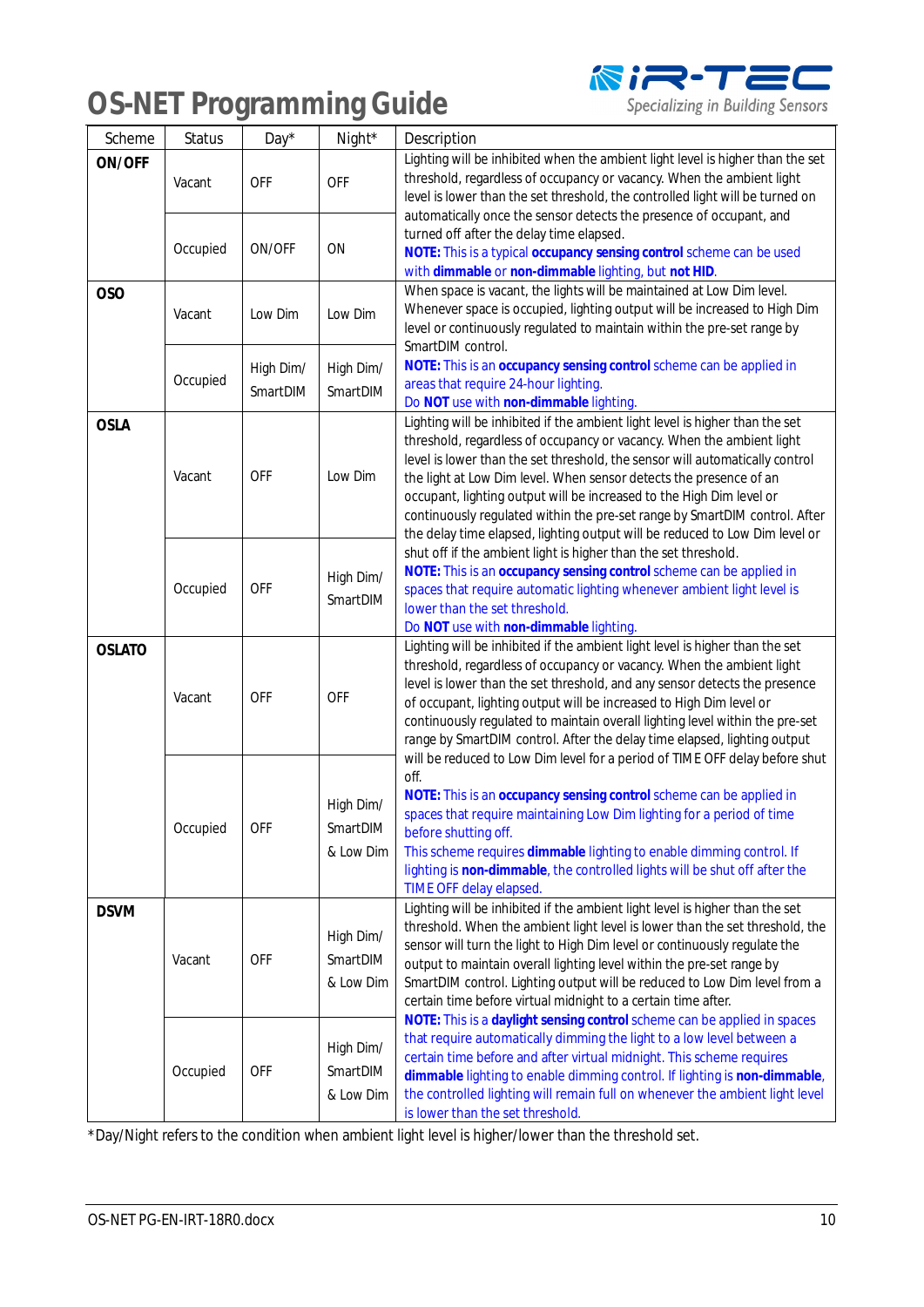

Specializing in Building Sensors

| Scheme     | <b>Status</b> | Day*         | Night*                | Description                                                                                                                                                                                                                                                                                                                                                                                                                                                          |  |
|------------|---------------|--------------|-----------------------|----------------------------------------------------------------------------------------------------------------------------------------------------------------------------------------------------------------------------------------------------------------------------------------------------------------------------------------------------------------------------------------------------------------------------------------------------------------------|--|
| <b>DSC</b> | Vacant        | <b>OFF</b>   | High Dim/<br>SmartDIM | The sensor will automatically turn on the light to High Dim level or<br>continuously regulate the output to maintain overall lighting level within the<br>pre-set range by SmartDIM control when the ambient light level is lower than<br>the set threshold, and automatically turn off the light when the ambient light<br>level is higher than the set threshold.<br>NOTE: This is a daylight sensing control scheme can be applied in spaces                      |  |
|            | Occupied      | <b>OFF</b>   | High Dim/<br>SmartDIM | that require automatic lighting whenever the ambient light is lower than<br>the set threshold.<br>This scheme requires dimmable lighting to enable dimming control. If<br>lighting is non-dimmable, all lights will remain full on whenever ambient<br>light level is lower than the threshold.                                                                                                                                                                      |  |
| <b>VSC</b> | Vacant        | <b>OFF</b>   | <b>OFF</b>            | The occupant would have to press the OS-NET Button to turn on the<br>lighting group assigned. The sensor will control the lights at High Dim level<br>or continuously regulate the output to maintain overall lighting level within<br>the pre-set range by SmartDIM control. The sensor will control the<br>connected lighting as per OSLATO.<br>NOTE: This is a vacancy sensing control scheme can be applied in spaces                                            |  |
|            | Occupied      | Manual<br>ON | Manual<br>ON          | that require users to manually turn on the light, and have the sensor turn<br>off automatically.<br>This scheme requires dimmable lighting to enable dimming control. If<br>lighting is non-dimmable, the controlled lighting will be shut off after the<br>TIME OFF delay elapsed.                                                                                                                                                                                  |  |
| <b>OSB</b> | Vacant        | <b>OFF</b>   | OFF/<br>Low Dim       | Lighting will be inhibited if the ambient light level is higher than the set<br>threshold, regardless of occupancy or vacancy. When the ambient light<br>level is lower than the set threshold and the first occupant is detected by a<br>grouped sensor, the output of sensor connected light will be increased to<br>High Dim level or continuously regulated within the pre-set range by<br>SmartDIM control during occupancy, and the unoccupied areas of entire |  |
|            | Occupied      | <b>OFF</b>   | High Dim/<br>SmartDIM | lighting group will brighten up to Low Dim level as background light. The<br>entire lighting group turns off after the last person leaves and delay time<br>elapsed.<br>NOTE: This is an advanced occupancy sensing control scheme can be<br>applied in open offices to provide background light level before the area of<br>entire lighting group is vacant.<br>Do NOT use this scheme to control non-dimmable lighting.                                            |  |
| <b>OFF</b> | Vacant        | <b>OFF</b>   | <b>OFF</b>            | Once this scheme is set, all OS-NET controlled lighting will remain off until<br>another scheme is selected.                                                                                                                                                                                                                                                                                                                                                         |  |
|            | Occupied      | <b>OFF</b>   | <b>OFF</b>            | NOTE: This is a manual control scheme can be used when you need the<br>light to be off for a certain period of time.                                                                                                                                                                                                                                                                                                                                                 |  |

\*Day/Night refers to the condition when ambient light level is higher/lower than the threshold set.

### <span id="page-10-0"></span> $\bullet$  AMBIENT LUX

AMBIENT LUX represents various thresholds of ambient light level for the OS-NET Sensor to execute the daylight harvesting control. The higher the lux value is, the brighter the ambient light level. DISABLE means disabling the ambient light sensor that will allow the OS-NET Sensor to execute the control regardless of the ambient light level. CURRENT means to set the current ambient light level as the day/night threshold.

#### <span id="page-10-1"></span>**•** DELAY

DELAY represents the time that OS-NET Sensor will turn off or dim the light to a low level after the area is vacated.

### <span id="page-10-2"></span> $\bullet$  TIME OFF

TIME OFF represents the time that OS-NET Sensor will keep the light at low dim level after the DELAY time elapsed. TIME OFF setting is only available with OSLATO control.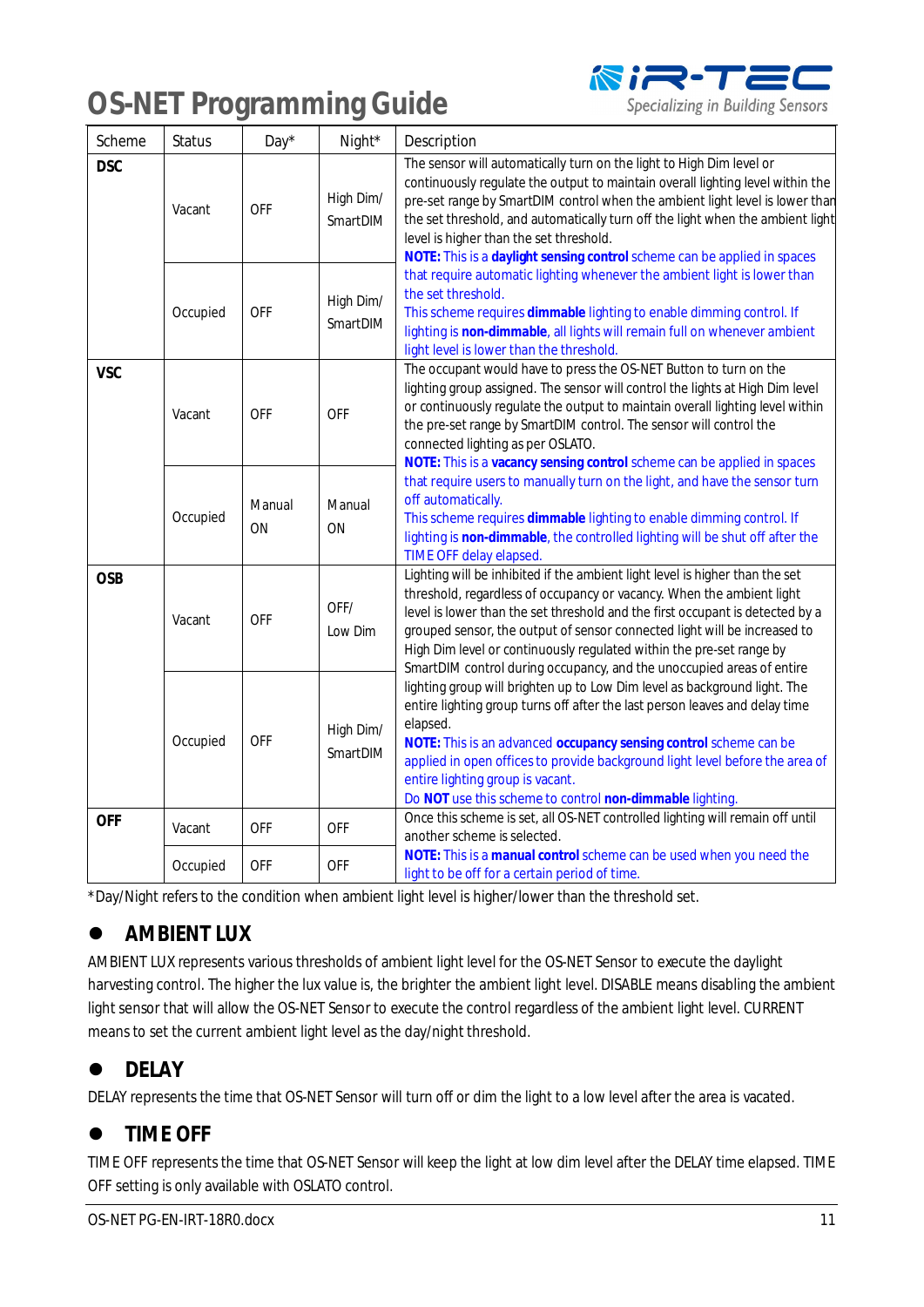

#### <span id="page-11-0"></span> $\bullet$  HIGH DIM

HIGH DIM setting is to set the output level (in %) of connected lighting during occupancy, or when ambient light level is lower than the threshold if daylight sensing control is set. For StepDIM control, 8 levels ranging from 50% to 100% can be selected. If SmartDIM is set, the sensor will continuously dim the lighting output to maintain the overall area lighting level within the preset range.

#### <span id="page-11-1"></span>l **LOW DIM/SmartDIM**

LOW DIM setting is to set the output level (in %) of connected lighting during vacancy. The sensor will regulate the lighting output at the set level. Setting the LOW DIM at 0 means light full off during vacancy. The LOW DIM setting will become a SmartDIM setting bar if the sensor is set with SmartDIM control. The LOW DIM level under SmartDIM control will be 50% of the SmartDIM level.

#### <span id="page-11-2"></span>**e** RAMP UP

RAMP UP represents the speed of lighting output will be increased when sensor detects the presence of occupant. 3 options (INSTANT/SOFT/SLOW) are available for selection.

#### <span id="page-11-3"></span>**•** FADE DOWN

FADE DOWN represents the speed of lighting output will be decreased by the Sensor. 3 options (INSTANT/SOFT/SLOW) are available for selection.

#### <span id="page-11-4"></span>l **VM-TB**

VM-TB is to set the time period BEFORE Virtual Midnight. This setting is available only if DSVM control is set.

#### <span id="page-11-5"></span> $\bullet$  VM-TA

VM-TA is to set the time period AFTER Virtual Midnight. This setting is available only if DSVM control is set.

### <span id="page-11-6"></span> $\bullet$  SENSITIVITY

SENSITIVITY is for setting the occupancy sensing sensitivity of OS-NET Sensor. For typical low bay applications, LOW sensitivity can be set to eliminate false-on triggering. For high bay applications, NORMAL or HIGH can be set to enhance the motion sensing capability.

For the areas contain with interference source for occupancy sensor, you may disable the occupancy sensing capability of local sensor by setting the SENSITIVITY OFF. For the sensor with occupancy sensing capability disabled, it will require the OCC signals from other sensors of the group to execute the control as programmed.

### <span id="page-11-7"></span> $\bullet$  BURN-IN

BURN-IN setting is to conduct a test on all connected lightings with full on for a period of time set (in hours) or manually control to start and stop the test by the remote.

#### <span id="page-11-8"></span>**•** TEST (10-MIN)

A 10-minute TEST mode can be initiated for you to verify how the OS-NET Sensor will control the lights with a shorten delay (10 seconds). The sensor will automatically resume to normal control after 10 minutes. You may also exit from TEST mode anytime by giving the STOP command to the sensor.

### <span id="page-11-9"></span> $\bullet$  LED INDICATOR

This setting allows you to enable/disable the LED indicator of OS-NET device which is factory set as enabled.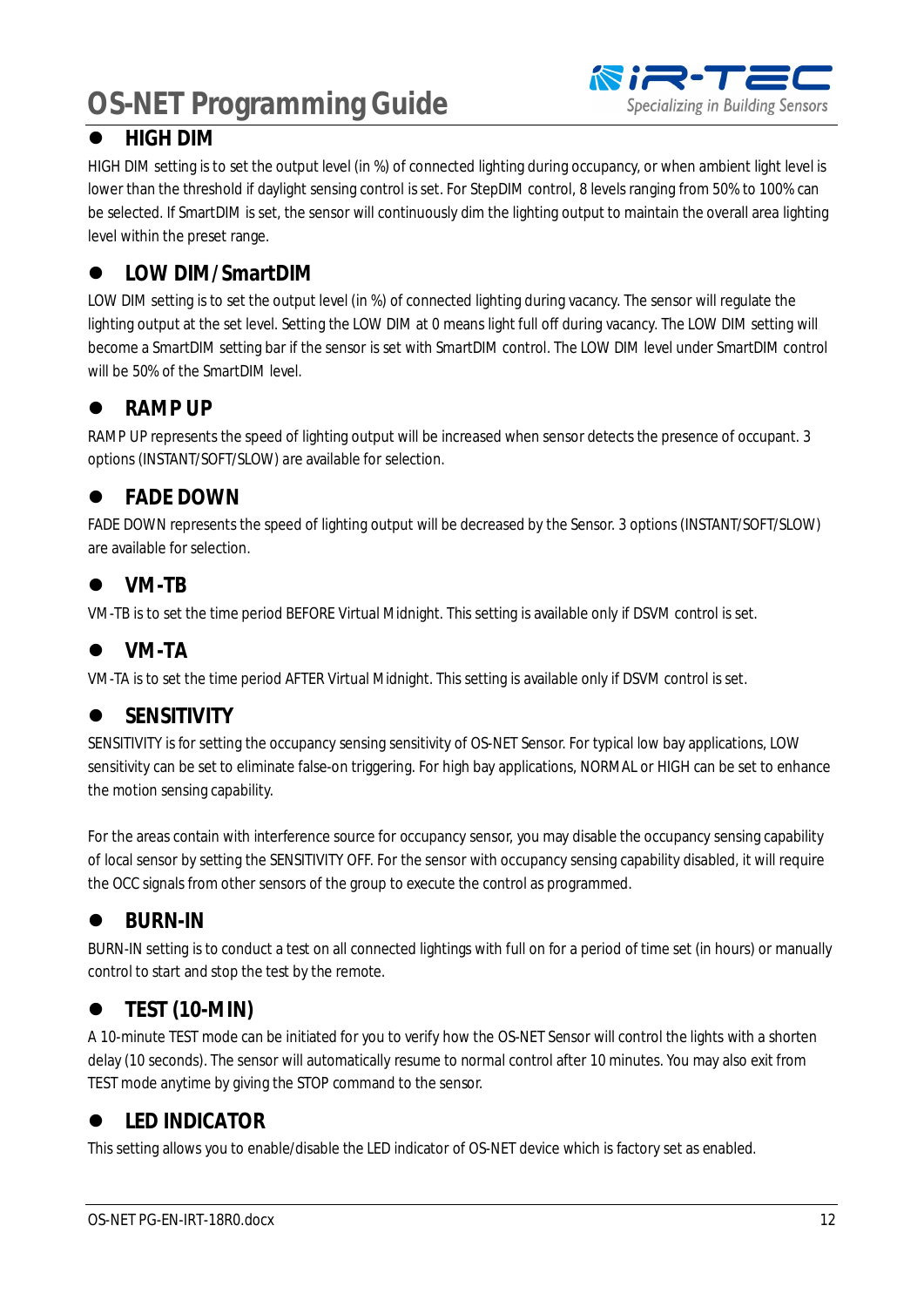

#### <span id="page-12-0"></span>**O** DEFAULT

DEFAULT allows you to resume factory default settings for the REMOTE or DEVICE if necessary. To resume factory default for an OS-NET Sensor, select DEVICE and press  $\Box$  while aiming the remote toward the target sensor. To resume factory default for the SRP-281 remote programmer, just select REMOTE and press  $\boxed{+}$ .

#### <span id="page-12-1"></span>**3.6 LOCK/UNLOCK**

To prevent unauthorized setting changes of OS-NET devices and ensure the independence of an existing OS-NET network, you should lock the network after completing the all settings.

**LOCK** is to close the network to inhibit most setting changes on the installed OS-NET devices.

**UNLOCK** is to open the network to allow setting changes on the installed OS-NET devices.

**AUTO LOCK** is a self-activated network protection that will automatically lock the network in 12 hours after it is created. The AUTO LOCK can be enabled to prevent accidental linkage by neighboring network in case of forgetting to lock the network after setting completed.

#### **NOTE**

- **1.** A locked network still allows certain remote control operations, including Light ON, Light OFF, TEST, BURN-IN, current lux/dim and network data reading.
- **2.** If setting the whole network requires more than 12 hours, and you cannot be sure about if any other OS-NET will be established within the field before settings complete, please enable the AUTO LOCK.

#### **To LOCK an OS-NET network**

- 1. Enter the LOCK/UNLOCK page and select LOCK.
- 2. Pointing the remote to an OS-NET device and press ENTER.

#### **To UNLOCK an OS-NET network**

- 1. Enter the LOCK/UNLOCK page and select UNLOCK.
- 2. Pointing the remote to an OS-NET device and press ENTER.

#### **To enable AUTO LOCK**

- 1. Enter the LOCK/UNLOCK page and select AUTO LOCK.
- 2. Press enter and select ENABLED.
- 3. Pointing the remote to an OS-NET device and press ENTER.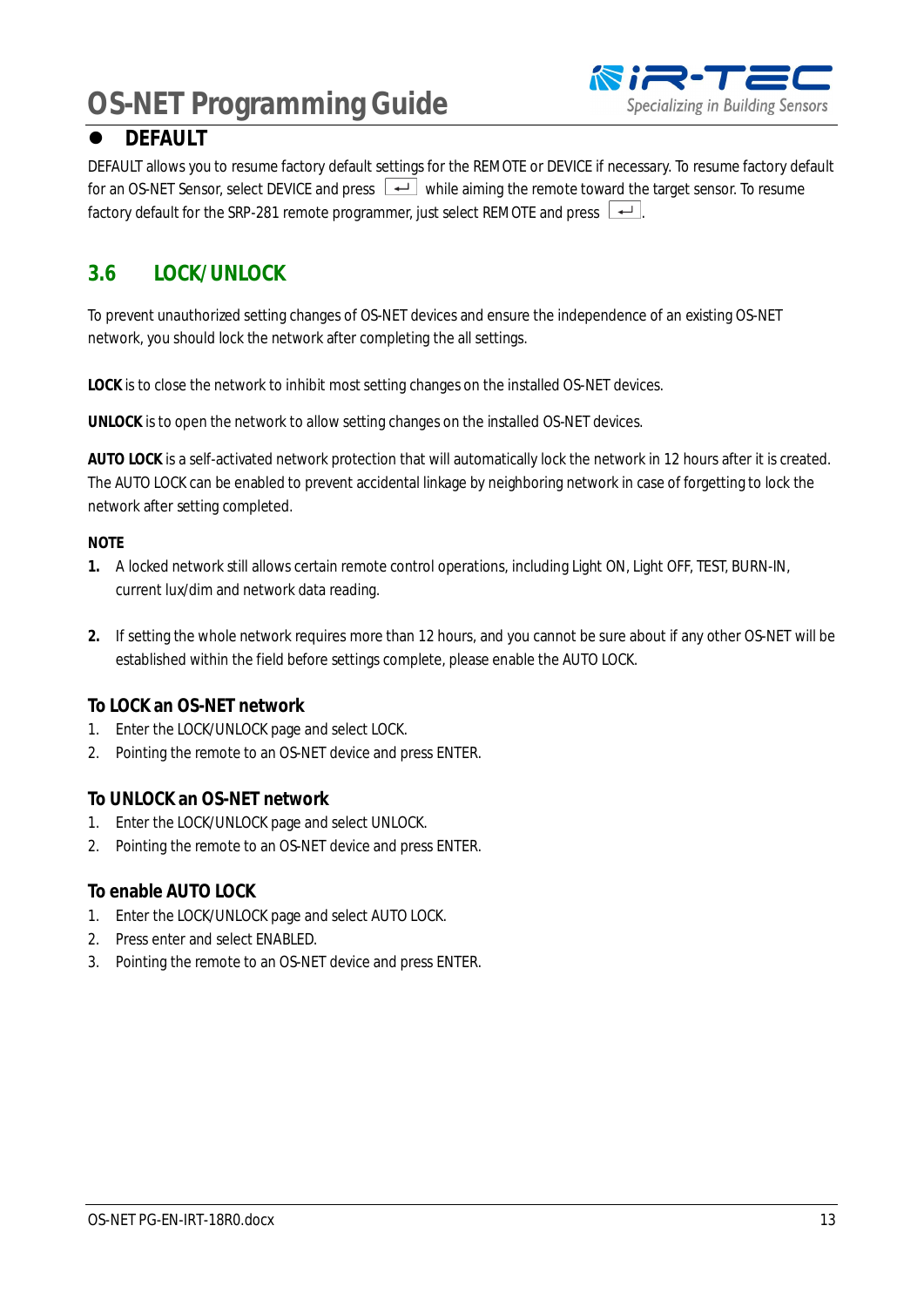

#### <span id="page-13-0"></span>**3.7 SAVE/RECALL**

SAVE is to store a specific control scheme with preferred parameters as an EZ-SET profile in the remote for future use. RECALL is to recall the DEFAULT setting of a specific OS-NET device or an existing EZ-SET profile stored in the remote for uploading to the OS-NET Sensor.

**NOTE:** SAVE/RECALL is a remote operation that can be done without being at site.

### <span id="page-13-1"></span>**e** SAVE AS

**To save the current settings as a new EZ-SET profile**

- 1. Enter the SETTING page and navigate to the setting item.
- 2. Press  $\Box$  or  $\Box$  to select the desired parameter.
- 3. Continue setting on all other items as required.
- 4. Enter the SAVE AS page and select an EZ-SET profile (1-4) to be saved.
- 5. Press  $\overline{\leftarrow}$  to save the settings as a new EZ-SET profile.

#### <span id="page-13-2"></span>**e** RECALL

This operation allows you to recall the factory DEFAULT settings of an installed OS-NET Sensor or an EZ-SET profile to setup other OS-NET Sensors with identical parameters or certain parameters changed. The parameters of selected profile will be displayed on the respective setting pages for your review. Following table highlights the factory preset parameters of EZ-SET profiles.

#### **Factory preset parameters of EZ-SET profiles**

| <b>PROFILE</b>     | EZ-SET 1      | EZ-SET 2      | EZ-SET 3       | EZ-SET 4        |
|--------------------|---------------|---------------|----------------|-----------------|
| <b>CONTROL</b>     | <b>ON/OFF</b> | <b>OSO</b>    | <b>OSLA</b>    | <b>OSLATO</b>   |
| AMBIENT LUX        | 20            | N/A           | 200            | <b>DISABLED</b> |
| DELAY              | 5 MIN         | 3 MIN         | <b>10 MIN</b>  | 5 MIN           |
| TIME OFF           | N/A           | N/A           | N/A            | <b>10 MIN</b>   |
| <b>HIGH DIM</b>    | N/A           | 70%           | 70%            | SmartDIM        |
| LOW DIM            | N/A           | 30%           | 30%            |                 |
| <b>RAMP UP</b>     | N/A           | <b>SOFT</b>   | <b>INSTANT</b> | <b>SOFT</b>     |
| <b>FADE DOWN</b>   | N/A           | <b>SOFT</b>   | <b>SLOW</b>    | <b>SLOW</b>     |
| <b>SENSITIVITY</b> | <b>HIGH</b>   | <b>NORMAL</b> | <b>NORMAL</b>  | <b>NORMAL</b>   |